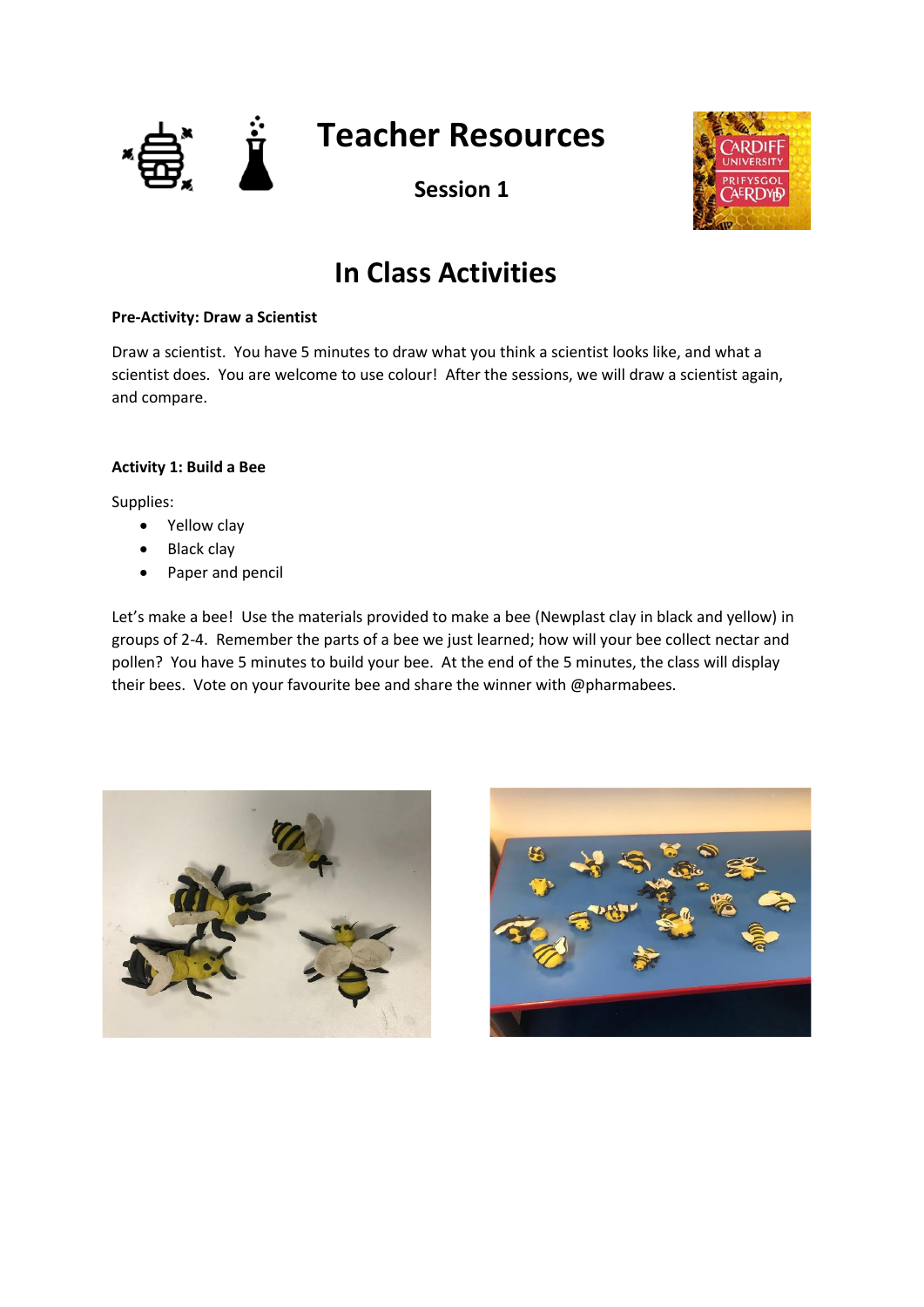# **Activity 2: Pollen Activity**

Supplies:

- Microscopes
- Pollen slides
- 3D pollen
- Paper and pencil

It's time for research! Look at the different 3D polled models and compare. Some may be smooth, some spikey, some long and light. Which pollens do you think are pollinated by bees vs the wind?

Teacher: The microscopes need to have the slides ready and focused, and the microscope turned on. It helps to tape the slide into place to prevent it from sliding around when the students are using the microscope.

Look under the first microscope, and draw what you see on your paper. Look under the second microscope and draw what you see on your paper. Compare the two drawings. Note the characteristics of each pollen slide you view. Try to match the pollen you see under the microscope to the 3d pollen model. Can you guess which flowers they came from?



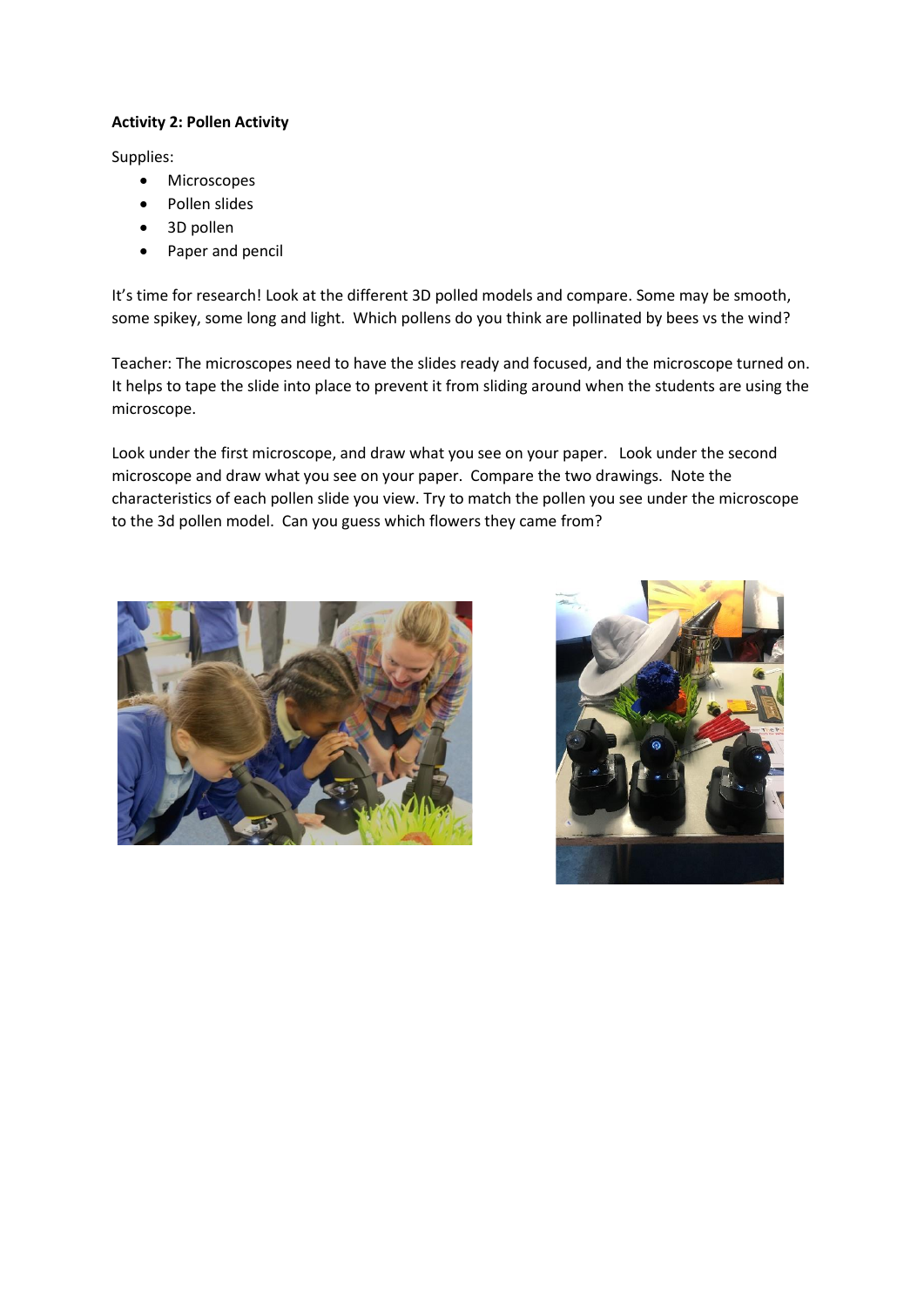



Compare the weights of different objects to everyday items with this website:

[http://www.weightandthings.com](http://www.weightandthings.com/)

Honey throughout history:

<https://www.nationalgeographic.com.au/history/honey-in-the-pyramids.aspx>

[https://www.smithsonianmag.com/science-nature/the-science-behind-honeys-eternal-shelf-life-](https://www.smithsonianmag.com/science-nature/the-science-behind-honeys-eternal-shelf-life-1218690/)[1218690/](https://www.smithsonianmag.com/science-nature/the-science-behind-honeys-eternal-shelf-life-1218690/)

<https://www.loe.org/shows/segments.html?programID=15-P13-00046&segmentID=7>

Bee Hieroglyphs:

[https://www.planetbee.org/planet-bee-blog//the-sacred-bee-bees-in-ancient-egypt](https://www.planetbee.org/planet-bee-blog/the-sacred-bee-bees-in-ancient-egypt)

Find out more about bee anatomy:

<https://askabiologist.asu.edu/honey-bee-anatomy>

Bees need water:

<https://ucanr.edu/blogs/blogcore/postdetail.cfm?postnum=14566>

National Geographic Buzz About Bees:

<https://www.natgeokids.com/uk/primary-resource/the-buzz-about-bees/>

<https://www.natgeokids.com/nz/discover/animals/insects/honey-bees/>

Solitary Bees:

<https://www.wildlifetrusts.org/blog/ryan-clark/guide-solitary-bees-britain>

Other pollinators:

<http://www.bbc.co.uk/earth/story/20150514-extraordinary-pollinators>

<https://www.fs.fed.us/wildflowers/pollinators/animals/unusual.shtml>

<https://blog.nationalgeographic.org/2014/06/17/beyond-bees-4-surprising-facts-about-pollination/>

Reproduction in Plants:

<https://www.bbc.com/bitesize/guides/z2xg87h/revision/1>

More about beekeeping in California:

[https://theconversation.com/a-bee-economist-explains-honey-bees-vital-role-in-growing-tasty](https://theconversation.com/a-bee-economist-explains-honey-bees-vital-role-in-growing-tasty-almonds-101421)[almonds-101421](https://theconversation.com/a-bee-economist-explains-honey-bees-vital-role-in-growing-tasty-almonds-101421)

<https://www.ncbi.nlm.nih.gov/pubmed/19610398>

Beekeeping in the UK: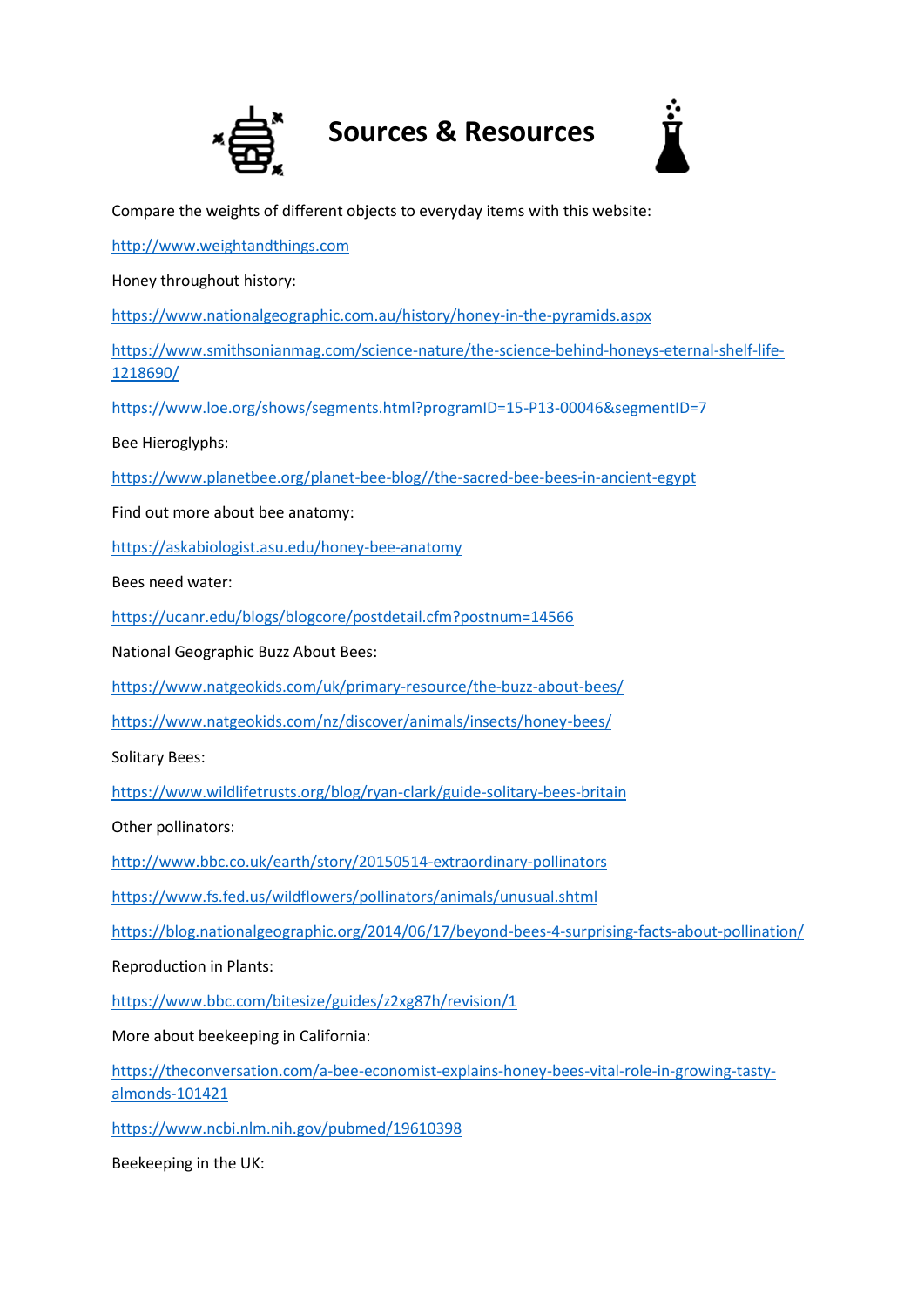# <http://www.nationalbeeunit.com/index.cfm>

### Bees Seeing Colour:

<https://www.beeculture.com/bees-see-matters/>

Traveling Bees:

<https://www.scientificamerican.com/article/migratory-beekeeping-mind-boggling-math/>

Hand Pollination in China: [https://www.huffingtonpost.co.uk/entry/humans-bees](https://www.huffingtonpost.co.uk/entry/humans-bees-china_n_570404b3e4b083f5c6092ba9?guccounter=1&guce_referrer=aHR0cHM6Ly9jb25zZW50LnlhaG9vLmNvbS8&guce_referrer_sig=AQAAAG53geypc4mxSeAzXpWga4MlLCrfuqVeunf8OgHYpOGWIdMVGfBAcgNPKLuwZOPsZvW5CunCXD6beUhWD_7w9cQSJewbH1nMetpcP27_F0I3Q6hIt0H620P84470hW5Chy63-7glhzFII7AalZEv0BVkDHKvDTX9H7Nh2V3-gNOB)[china\\_n\\_570404b3e4b083f5c6092ba9?guccounter=1&guce\\_referrer=aHR0cHM6Ly9jb25zZW50Lnlh](https://www.huffingtonpost.co.uk/entry/humans-bees-china_n_570404b3e4b083f5c6092ba9?guccounter=1&guce_referrer=aHR0cHM6Ly9jb25zZW50LnlhaG9vLmNvbS8&guce_referrer_sig=AQAAAG53geypc4mxSeAzXpWga4MlLCrfuqVeunf8OgHYpOGWIdMVGfBAcgNPKLuwZOPsZvW5CunCXD6beUhWD_7w9cQSJewbH1nMetpcP27_F0I3Q6hIt0H620P84470hW5Chy63-7glhzFII7AalZEv0BVkDHKvDTX9H7Nh2V3-gNOB) [aG9vLmNvbS8&guce\\_referrer\\_sig=AQAAAG53geypc4mxSeAzXpWga4MlLCrfuqVeunf8OgHYpOGWId](https://www.huffingtonpost.co.uk/entry/humans-bees-china_n_570404b3e4b083f5c6092ba9?guccounter=1&guce_referrer=aHR0cHM6Ly9jb25zZW50LnlhaG9vLmNvbS8&guce_referrer_sig=AQAAAG53geypc4mxSeAzXpWga4MlLCrfuqVeunf8OgHYpOGWIdMVGfBAcgNPKLuwZOPsZvW5CunCXD6beUhWD_7w9cQSJewbH1nMetpcP27_F0I3Q6hIt0H620P84470hW5Chy63-7glhzFII7AalZEv0BVkDHKvDTX9H7Nh2V3-gNOB) [MVGfBAcgNPKLuwZOPsZvW5CunCXD6beUhWD\\_7w9cQSJewbH1nMetpcP27\\_F0I3Q6hIt0H620P8447](https://www.huffingtonpost.co.uk/entry/humans-bees-china_n_570404b3e4b083f5c6092ba9?guccounter=1&guce_referrer=aHR0cHM6Ly9jb25zZW50LnlhaG9vLmNvbS8&guce_referrer_sig=AQAAAG53geypc4mxSeAzXpWga4MlLCrfuqVeunf8OgHYpOGWIdMVGfBAcgNPKLuwZOPsZvW5CunCXD6beUhWD_7w9cQSJewbH1nMetpcP27_F0I3Q6hIt0H620P84470hW5Chy63-7glhzFII7AalZEv0BVkDHKvDTX9H7Nh2V3-gNOB) [0hW5Chy63-7glhzFII7AalZEv0BVkDHKvDTX9H7Nh2V3-gNOB](https://www.huffingtonpost.co.uk/entry/humans-bees-china_n_570404b3e4b083f5c6092ba9?guccounter=1&guce_referrer=aHR0cHM6Ly9jb25zZW50LnlhaG9vLmNvbS8&guce_referrer_sig=AQAAAG53geypc4mxSeAzXpWga4MlLCrfuqVeunf8OgHYpOGWIdMVGfBAcgNPKLuwZOPsZvW5CunCXD6beUhWD_7w9cQSJewbH1nMetpcP27_F0I3Q6hIt0H620P84470hW5Chy63-7glhzFII7AalZEv0BVkDHKvDTX9H7Nh2V3-gNOB)

Bees & Blue Honey:

<http://newsfeed.time.com/2012/10/05/french-bees-produce-blue-honey/>

Bee Decline:

<https://www.rsb.org.uk/policy/policy-issues/environmental-sciences/bees>

https://www.bbc.co.uk/news/science-environment-47698294

DEFRA Why do bees matter video:

<https://www.youtube.com/watch?v=7uVeyH7XQXg>

Microscope Magnification:

<https://sciencing.com/calculate-total-magnification-5062733.html>

Bees Vv. Wasps:

<https://www.bbc.co.uk/newsround/45194754>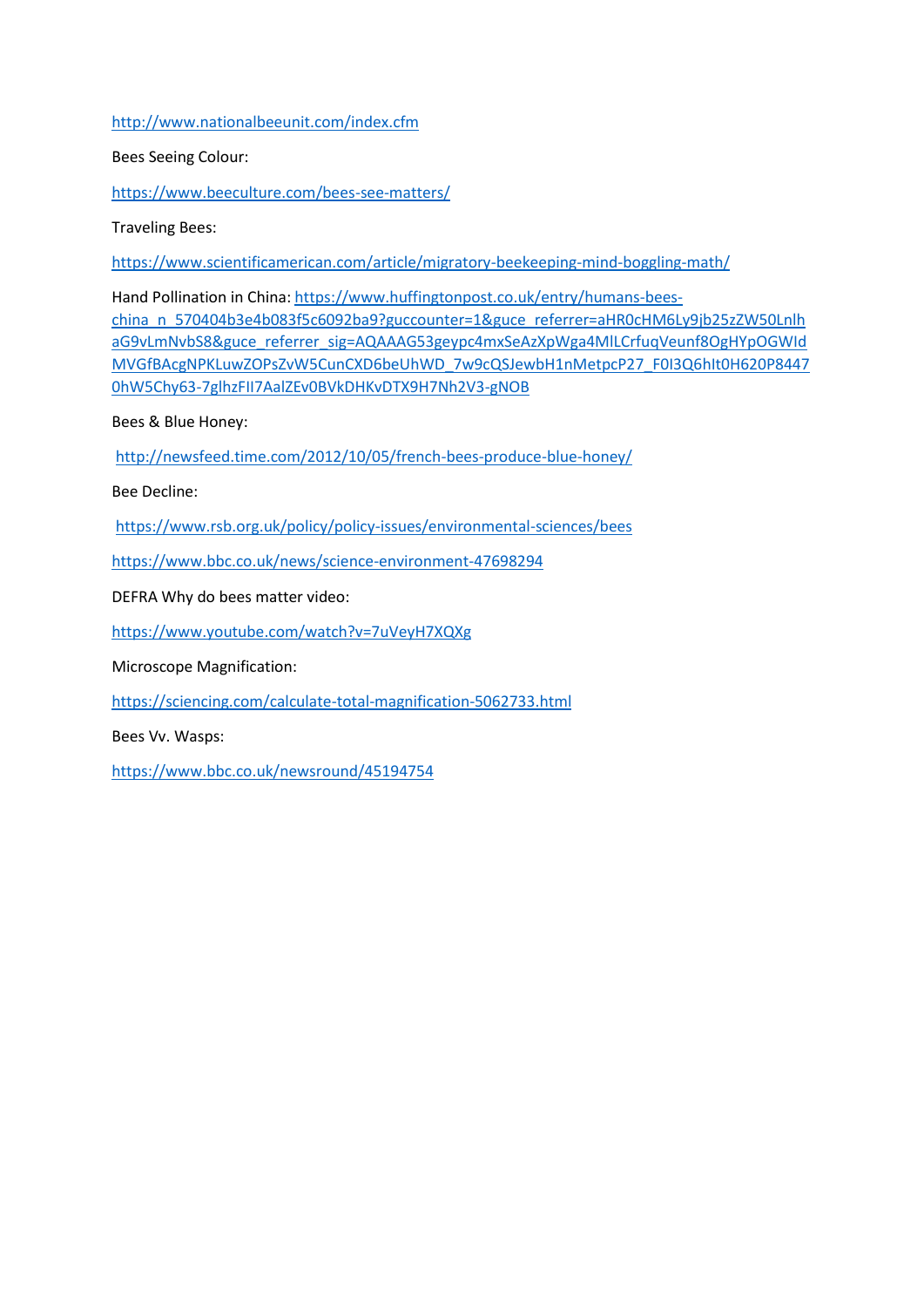

# **Additional Activities**



# **People, Plants, and Pollinators (Year 6)**

<https://www.nationalgeographic.org/media/people-plants-and-pollinators/>

Have students determine what they think the key message of this video is. Was the speaker effective in getting his or her message across?

Show a short clip to engage students during class, and then have students watch the full video at home and write a paragraph responding to the content or a question you give them.

Have students note statements that represent facts or opinions, including where it's difficult to tell the difference. What further research might help distinguish facts and opinions? How might the speaker's viewpoint compare with others' viewpoints about a topic?

# **Let's Debate Activity: Are bees helping or harming the environment?**

[https://www.npr.org/sections/thesalt/2018/01/27/581007165/honeybees-help-farmers-but-they](https://www.npr.org/sections/thesalt/2018/01/27/581007165/honeybees-help-farmers-but-they-dont-help-the-environment?t=1563200188169)[dont-help-the-environment?t=1563200188169](https://www.npr.org/sections/thesalt/2018/01/27/581007165/honeybees-help-farmers-but-they-dont-help-the-environment?t=1563200188169)

[https://blog.education.nationalgeographic.org/2018/01/29/honeybees-help-farmers-but-they-dont](https://blog.education.nationalgeographic.org/2018/01/29/honeybees-help-farmers-but-they-dont-help-the-environment/)[help-the-environment/](https://blog.education.nationalgeographic.org/2018/01/29/honeybees-help-farmers-but-they-dont-help-the-environment/)

<https://www.unenvironment.org/news-and-stories/story/celebrating-greatest-all-pollinators-bees>

[https://www.parliament.uk/education/teaching-resources-lesson-plans/primary-school-debating](https://www.parliament.uk/education/teaching-resources-lesson-plans/primary-school-debating-pack/)[pack/](https://www.parliament.uk/education/teaching-resources-lesson-plans/primary-school-debating-pack/)

Introduce the topic and both sides of the argument briefly. Assign the For and the Against groups. Give time for research, and talk about the importance of citing sources and articles. Then discuss both sides of the argument.

How can we support pollination?

What can you do at your school?

What can you do at home?

#### **Bee Hunt:**

Identify different pollinators and bees in your area. Go out to an area and look for different pollinator friendly plants, and different pollinators. Remember, not all pollinators are bees! Please identify 3 plants and 3 pollinators and draw them in your notebooks.

Flower-Insect Timed Count (FIT): if you can spare ten minutes to sit and watch insects and flowers you can carry out a FIT Count (Flower-Insect Timed Count)! This simple survey collects data on the total number of insects that visit a particular flower, ideally chosen from our list of 14 target flowers.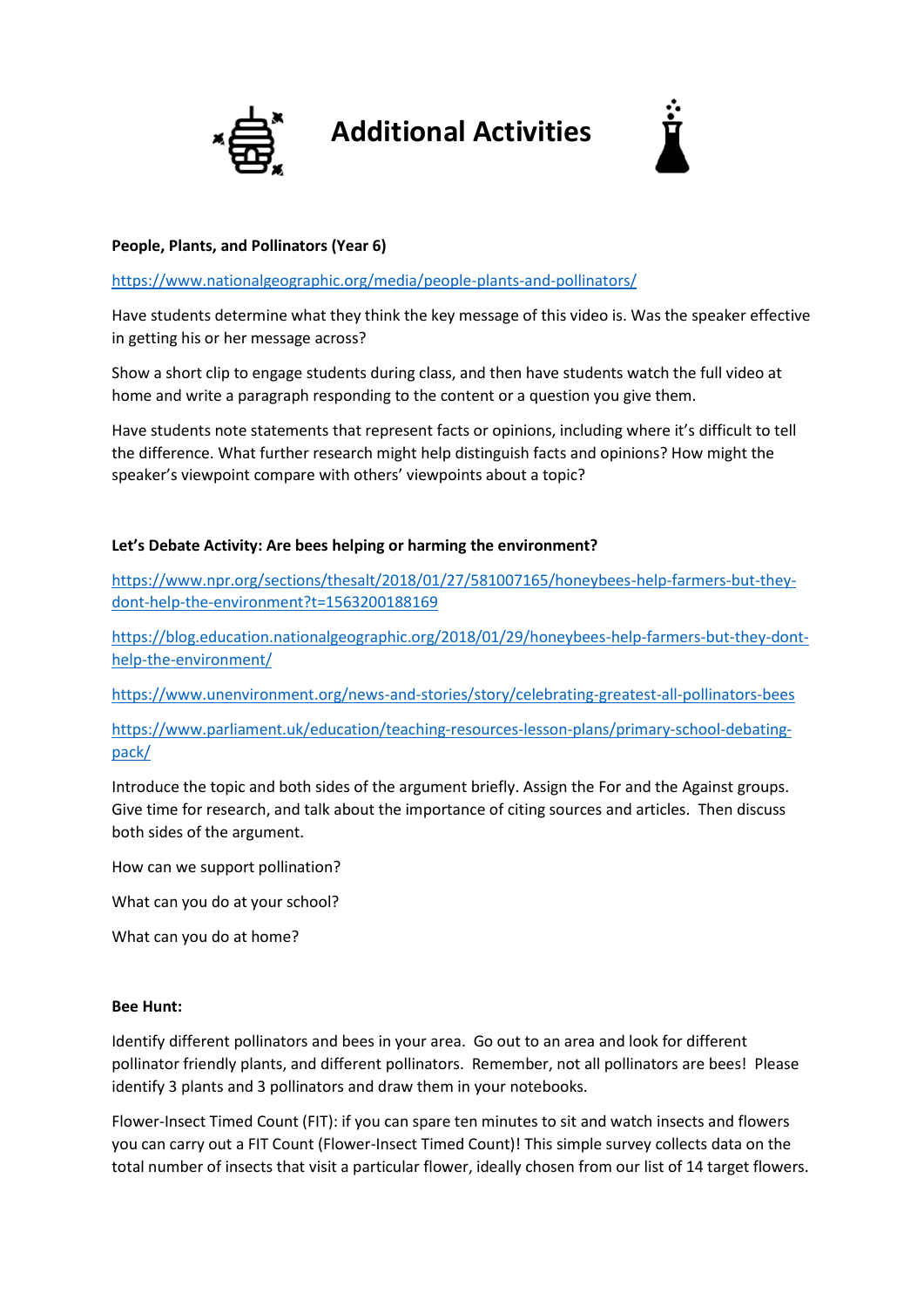FIT Counts can be done anywhere, including gardens and parks, in warm, dry weather any time from April to September. The Flower-Insect Timed Count (FIT Count) is designed to collect new data on numbers of flower-visiting insects, as part of a wider set of surveys under the UK Pollinator Monitoring Scheme (PoMS). Follow the link to download your FIT resources.

<https://www.ceh.ac.uk/our-science/projects/pollinator-monitoring>

<https://friendsoftheearth.uk/bees/bee-identification-guide>

#### **Build a bee hotel:**

Unlike bumblebees and honeybees, most of our bees do not make colonies but are solitary. The female spends most of her life searching for suitable nesting sites. Some species will nest in holes in the ground, while others will look for old beetle holes or hollow stems in which to lay their eggs. the females will lay their eggs inside the stems of your hotel. Each egg is left with a store of pollen for the grub to eat when it hatches. The egg is sealed up behind a plug of mud, in a 'cell', and one stem may end up with several 'cells' in it. The young bees will emerge the following year. If you can provide a suitable home, these bees will come to you! You may see a rare bee species, so keep an eye out.

<https://www.wildlifetrusts.org/actions/how-make-bee-hotel>

<https://www.nationalgeographic.org/media/build-your-own-bee-hotel/>

Be sure to monitor the hotel and see which visitors you have!

#### **Traveling bees podcast:**

Listen to the podcast about bees traveling around the USA. Each year, millions upon millions of honeybees go on a cross country road trip to make the California almond harvest possible. Bees go on road trips this time of year rented by farmers who need them to pollinate their crops. Robert Smith of NPR's PLANET MONEY team followed one shipment of hives headed for the almond fields of California.

[https://www.npr.org/2017/03/09/519500033/bees-travel-cross-country-for-the-california-almond](https://www.npr.org/2017/03/09/519500033/bees-travel-cross-country-for-the-california-almond-harvest)[harvest](https://www.npr.org/2017/03/09/519500033/bees-travel-cross-country-for-the-california-almond-harvest)

#### **Build A Bee 2:**

Now that you have learned more about bees and pollination, build another bee using materials around the classroom. What materials will us use? How will your bee pollinate and travel around?

Feeling crafty? Try an origami bee: https://www.origami-resource-center.com/easy-origamibee.html